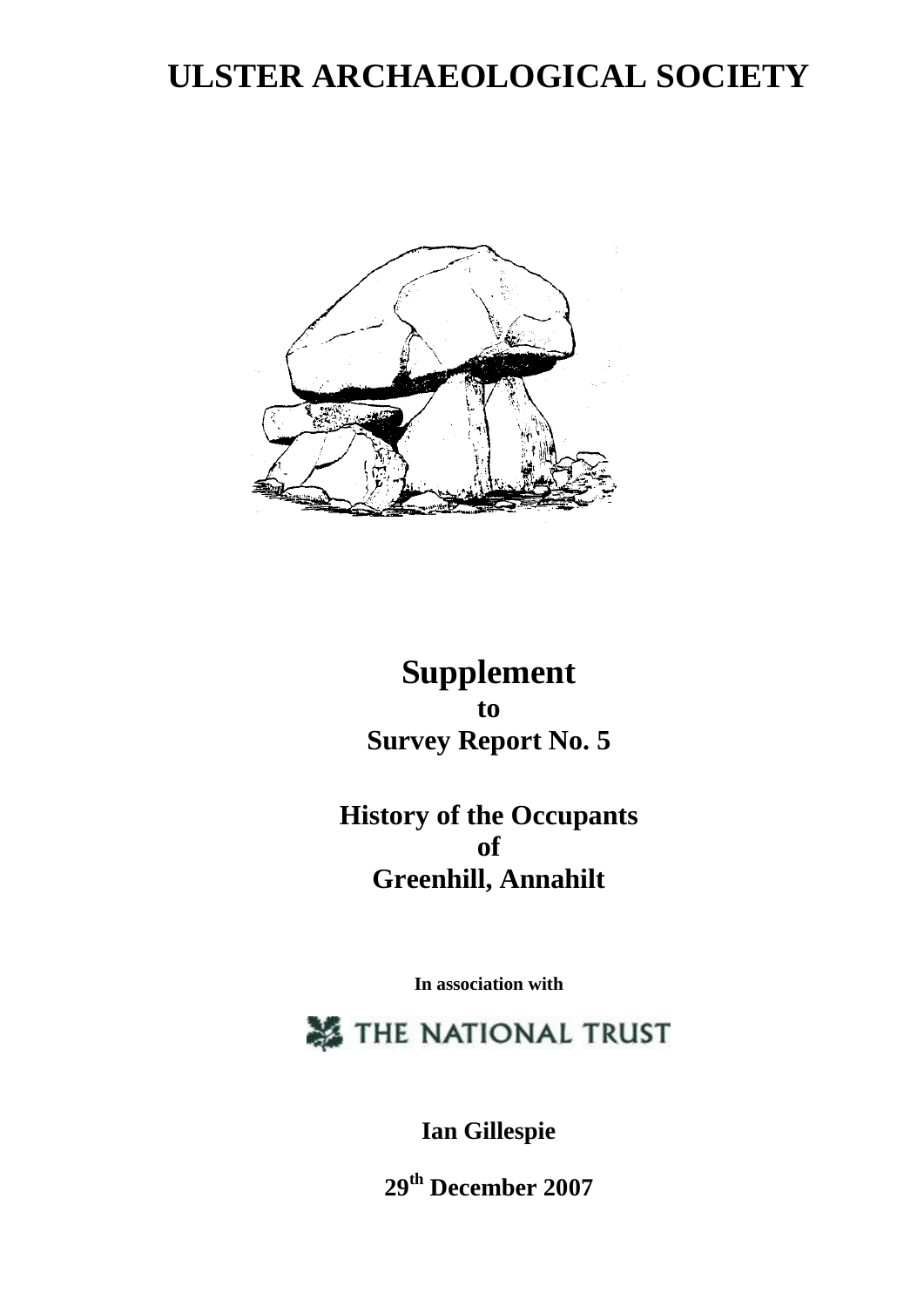© Ulster Archaeological Society First published 2007

Ulster Archaeological Society c/o School of Geography, Archaeology and Palaeoecology The Queen's University of Belfast 42 Fitzwilliam Street Belfast BT9 6AX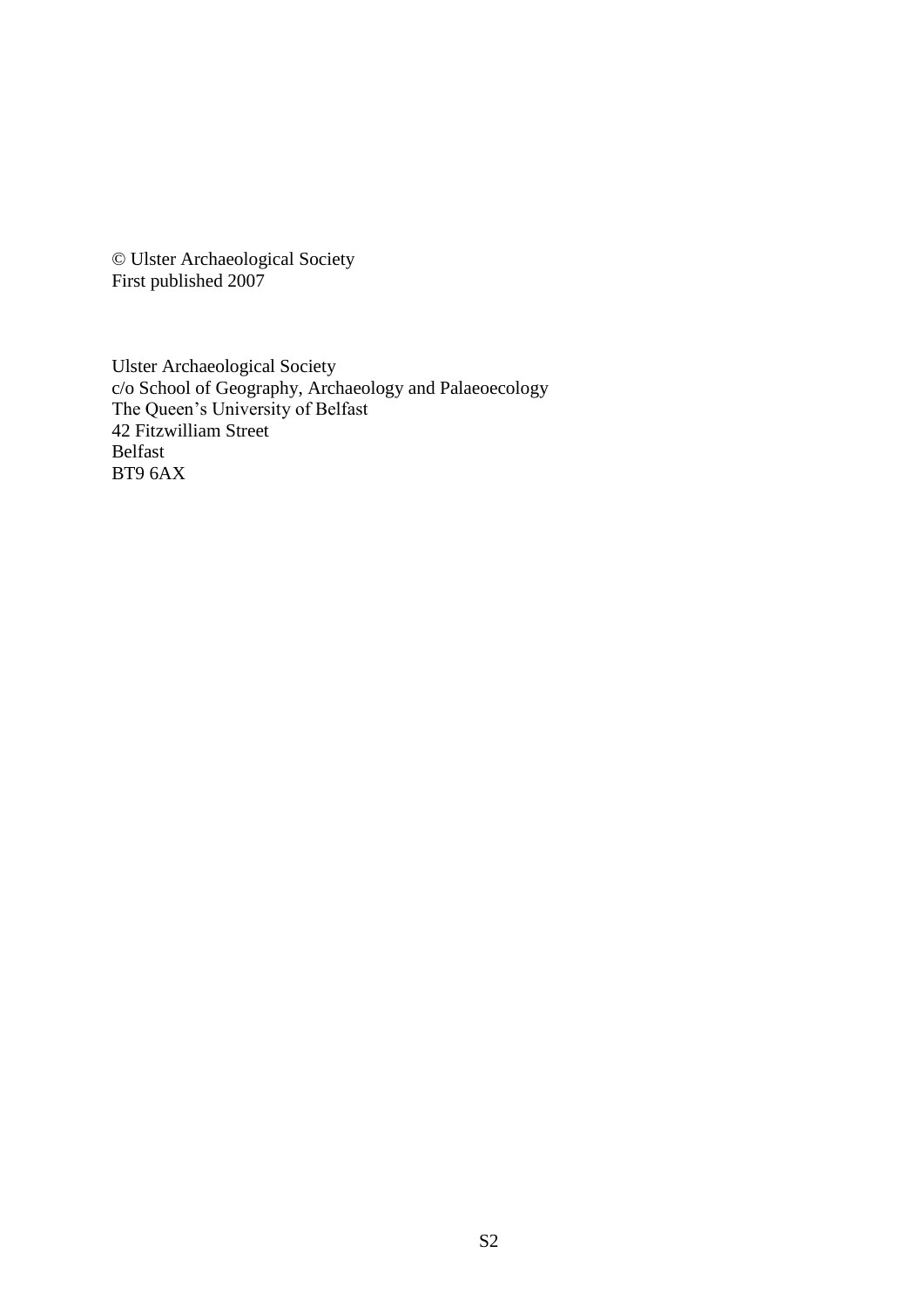#### **Supplement**

#### **History of the Occupants of Greenhill**

As previously discussed the early cartographic evidence would suggest that the Erwin (or Irvine) family owned Greenhill as early as 1800 although farm buildings are not recorded until 1830.

It is also apparent that during this period the boundary between the Erwin land and their neighbours the Garrets has moved slightly in favour of the Erwins (see figures 11a and 11b on page 10) – possibly to facilitate building of the original farmhouse.

The Irvine family burial plot in the Church of the Ascension, Annahilt records the earliest occupants of Greenhill as William  $(1781 - 1856)$  and Phoebe  $(1771 - 1836)$  Irvine.



Figure S1: Irvine/Matthews Gravestone – see page S3 for transcript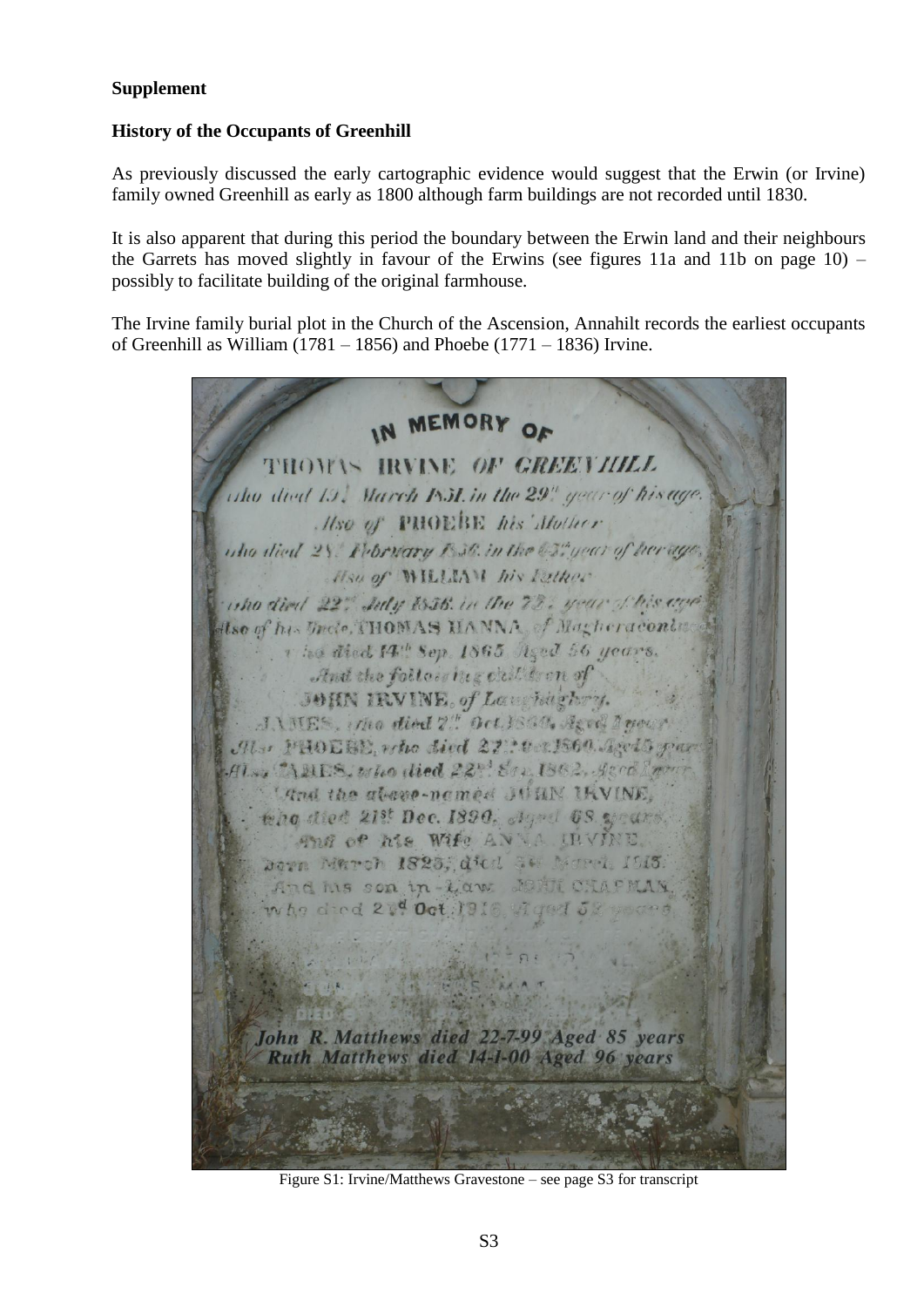#### **Transcript of Irvine-Matthews Headstone in Church of the Ascension Annahilt**

In Memory of THOMAS IRVINE OF GREENHILL Who died  $19<sup>th</sup>$  March 1851 in the  $29<sup>th</sup>$  year of his age Also of PHOEBE his Mother Who died  $28<sup>th</sup>$  February 1836 in the  $65<sup>th</sup>$  year of her age Also of WILLIAM his Father Who died  $22<sup>nd</sup>$  July 1856 in the 75<sup>th</sup> year of his age Also of his Uncle THOMAS HANNA of Magheraconluce Who died 14<sup>th</sup> September 1865 Aged 56 years And the following children of JOHN IRVINE of Laughaghry. JAMES who died 7<sup>th</sup> October 1860 Aged 1 year Also PHOBE who died  $27<sup>th</sup>$  October 1860 Aged 13 years Also JAMES who died  $22<sup>nd</sup>$  Sep 1862 Aged 1 year And the above named John Irvine Who died  $21<sup>st</sup>$  Dec 1890, Aged 68 years And of his wife ANNA IRVINE born March 1825, died 3rd March 1913 And his son in – Law JOHN CHAPMAN who died 2<sup>nd</sup> Oct 1916 Aged 52 years THE GREAT GRAND DAUGHTERS OF WILLIAM AND PHOEBE IRVINE OONAGH LEWERS MATTHEWS DIED 9TH JANUARY 1992 AGED 89 YEARS John R. Matthews died 22-7-99 Aged 85 years Ruth Matthews died 14-1-00 Aged 96 years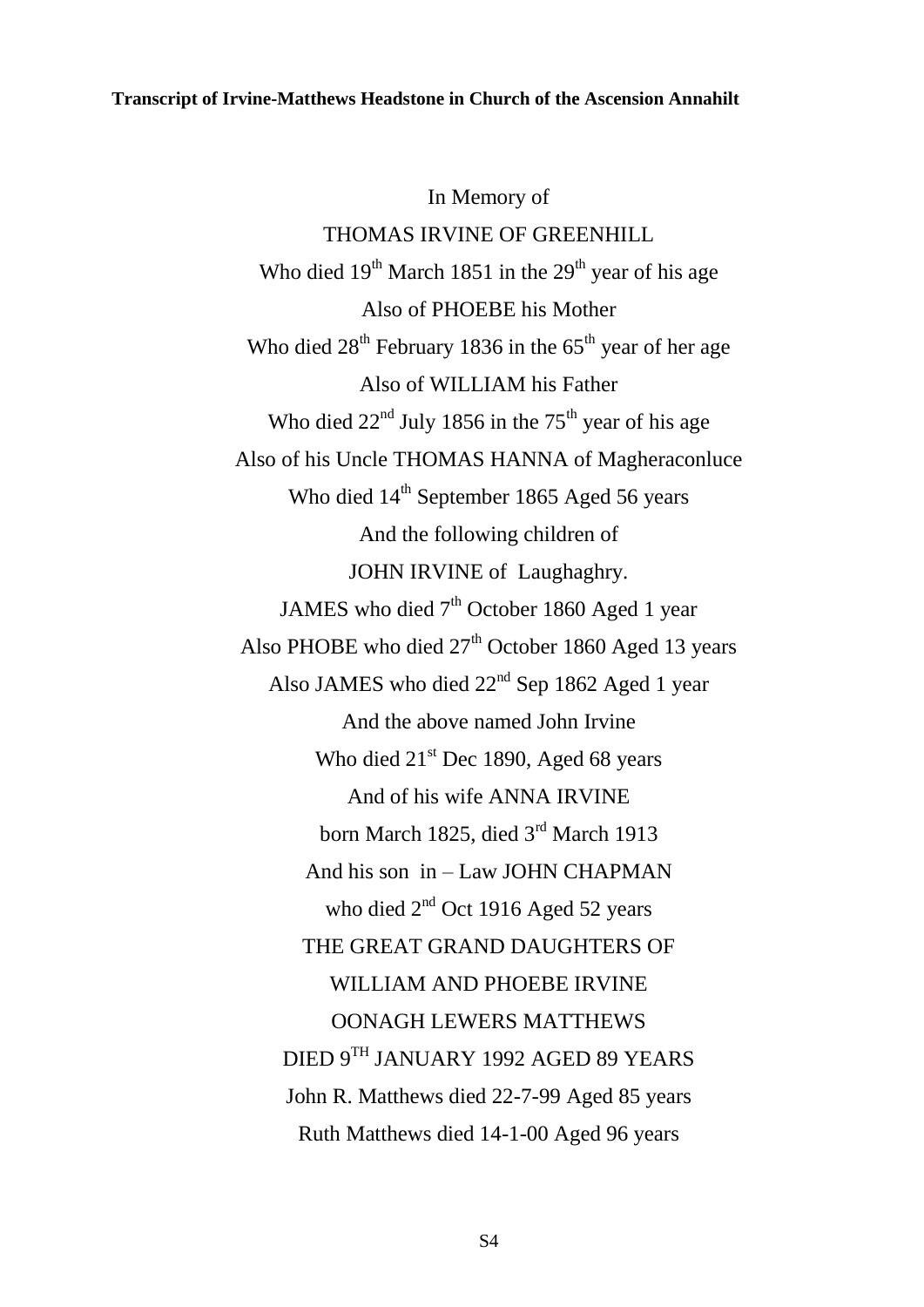The following information was supplied by William Beatty during the course of an interview in August 2007.

Greenhill was bought by James Matthews  $(1816 - 1900)$  from the Irvine family following his marriage to Sarah Irvine (1818 – 1905) in or about 1843, and the subsequent death of her parents William and Phoebe Irvine in 1856. Greenhill had been Sarah's childhood home.

James was the last of five children born to John Matthews (1771 – 1817) of Magheraconluce townland. John had married a Scottish woman, Ms Frazer, who had fled Scotland to escape Charles III. John perished in a blizzard the year after James was born.

James and Sarah Matthews had ten children, Phoebe (1842-67), John (1845-85), Alicia (1846-1925), Sarah (1849-1934), Eliza (?-1884), Lizzie (1853-1932), Thomas (1854-1935), William (1858-1935) and the last two, who were born in Greenhill, – Maggie (1860-1944) and Abram (1863-1944). Neither of these last two children married.

The Matthews burial plot is at Annahilt Presbyterian Church, Ballykeel, Ednagonnell (J267581).



Figure S2 Matthews' Gravestone

The 1901 Census records the occupants of Greenhill on the night of the survey to be: Head of household Sarah (widow, 82) farmer, Sarah (daughter, 51) farmer's daughter and Abram (son, 37) retired shirt manufacturer.

Sarah Irvine died in 1905 leaving Sarah junior and Abram (and possibly Margaret) in residence. Sarah died in 1934 and, ten years later, both Abram and Margaret died within 4 days of each other. Ownership of Greenhill passed from Abram to Margaret and thence to Oonagh who was living and working in Freckleton with her sister Ruth who was her housekeeper (personal communication Rosemary McCormick).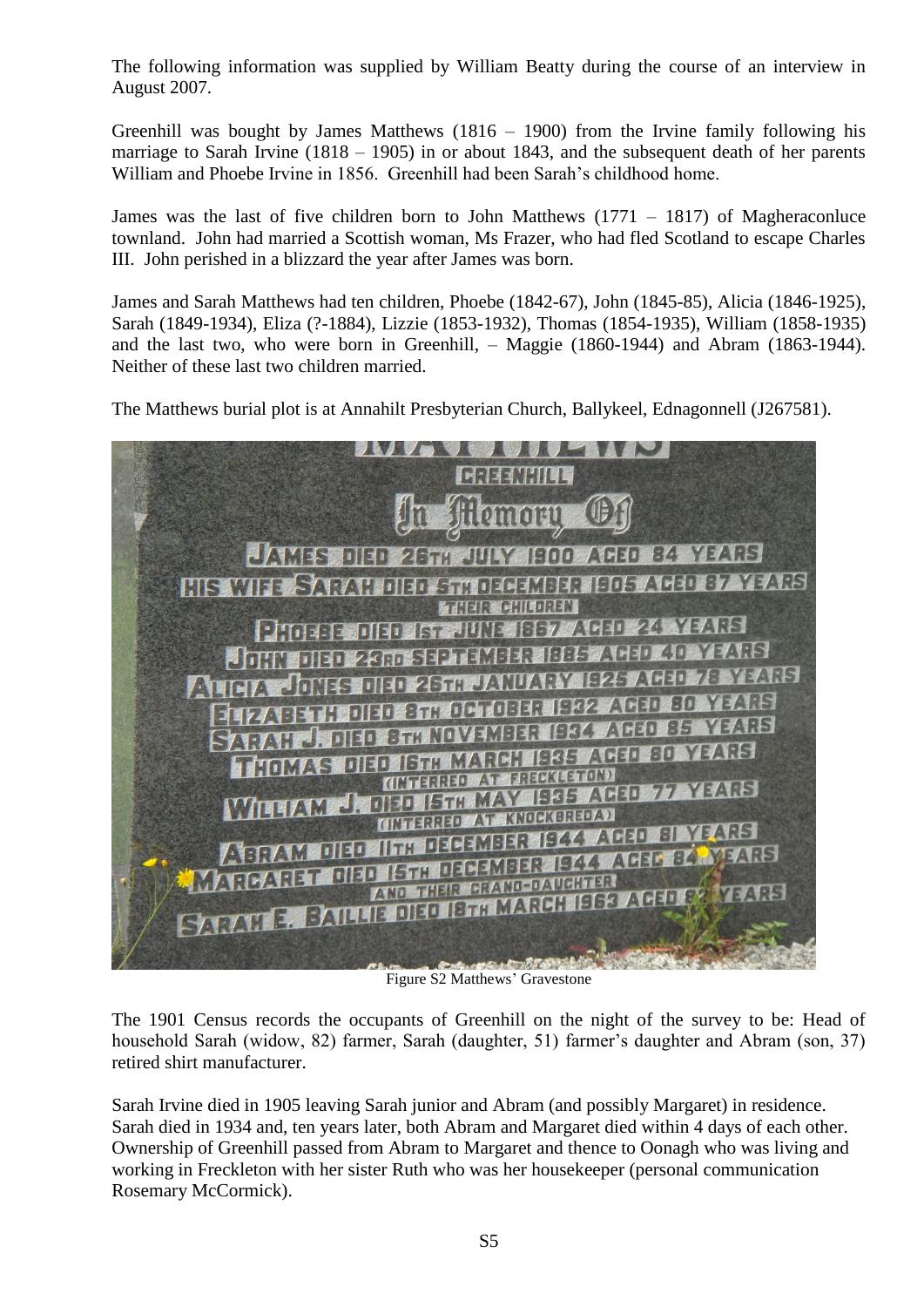### **Irvine-Matthews Family Tree**



Figure S3: Irvine-Matthews family tree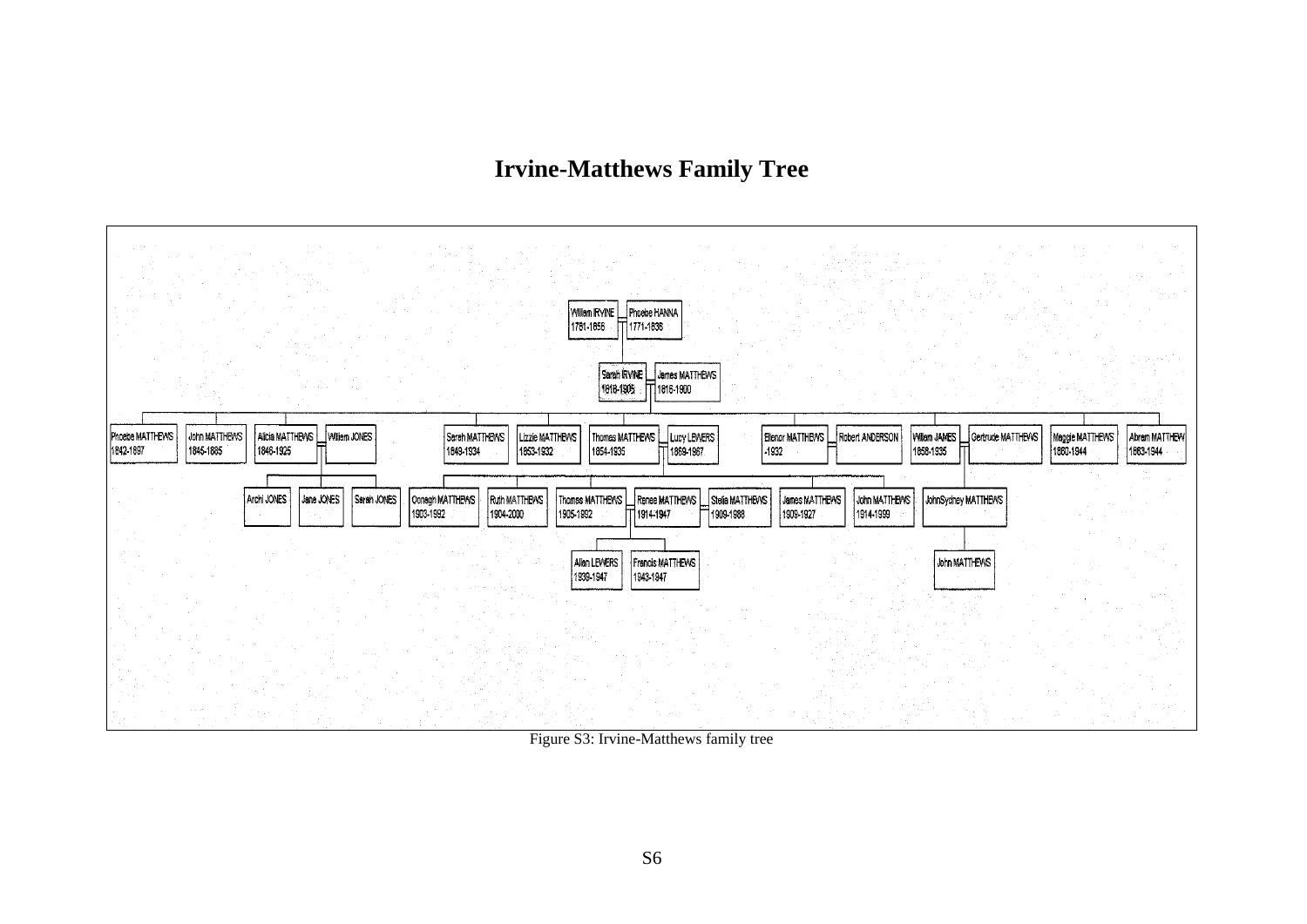Greenhill remained unoccupied after the war. Oonagh had begun construction of a new house after the war although this remained at the foundations stage for many years (personal communication Rosemary McCormick).. Oonagh and Ruth eventually moved from England into the new Greenhill farmhouse in or around 1979. The approximate position of the original farmhouse is shown on the following diagram:



Figure S4: Approximate location of original farmhouse

Oonagh, in her Will drawn up in October 1991, bequeathed Greenhill to the National Trust:

"I devise my farm "Greenhill" Ballylintagh, Hillsborough aforesaid to the National Trust of 36 Queen Anne's Gate, London SW1H 9AS for the particular benefit of the trust's Northern Ireland region".

Following Oonagh's death on 9<sup>th</sup> January 1992 Ruth continued to live in Greenhill until just before her death on  $14^{th}$  January 2000. Probate was granted on  $4^{th}$  July 1995. The National Trust took ownership on 17th June 1997, and they are currently letting the farmland and farmhouse.

#### **Oonagh Lewers Matthews' Ancestors.**

Oonagh Matthews was the daughter of Thomas Matthews, James and Sarah's sixth child. Thomas Matthews graduated in Medicine and moved to New South Wales Australia where he met and married Lucy Kathleen Lewers. Oonagh was born in Australia. She was the oldest of five siblings – Oonagh b1903, Ruth b1904, Thomas jnr b1905, James Lewers b1909, and John Ross b1914. The family returned to Mount Pleasant, Belfast and subsequently relocated to Freckleton near Preston in Lancashire where Thomas snr and, later, Oonagh worked as General Practitioners.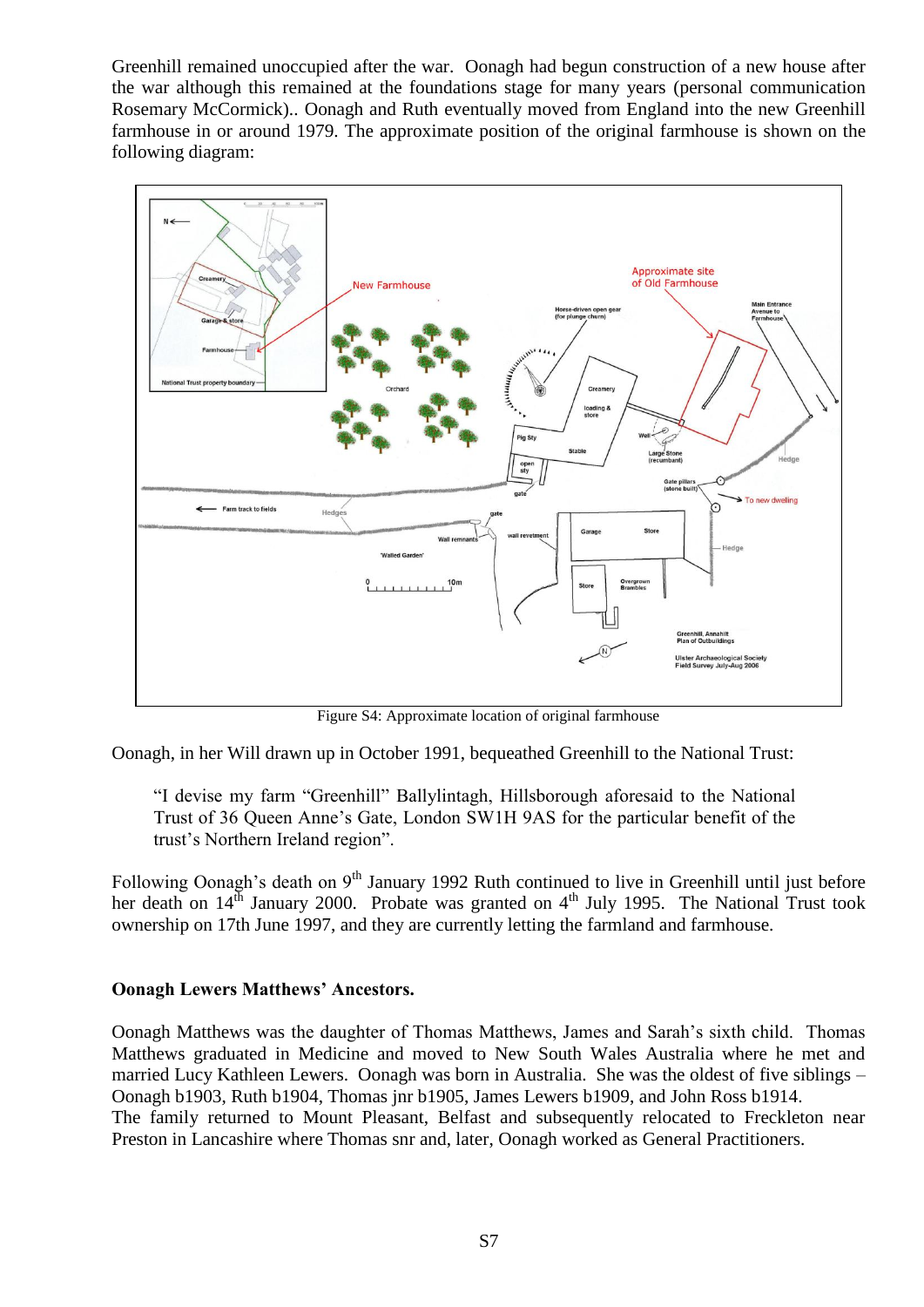

Figure S5: Matthews-Lewers family tree

Thomas jnr moved to Barranquilla Colombia some years before the Second World War. He was the Auditor and acting manager of the Barranquilla Telephone Company. He married a local girl, Renee. They had two sons, Allan Lewers and Francis Ian. Tragically, Renee and their two sons were



killed on 15th February 1947 when the Douglas DC4 airplane they were travelling in between Barranquilla and Bogotá crashed into Mt El Tabalazo at 10,500 feet in fog. Allan was 8 years 11 months and Francis was 3 years 7 months. The deaths are recorded on a gravestone at Holy Trinity church in Freckleton Lancashire, although they are not buried here.

Thomas jnr subsequently married Renee's sister Stelia. They had no further children, and eventually settled in Portugal (personal communication, Rosemary McCormick).

Oonagh retired to the family home at Greenhill, probably after her retirement in the 1970's. She lived there with her sister Ruth. At some stage Oonagh demolished the original farmhouse and constructed a new house away from the farm buildings.